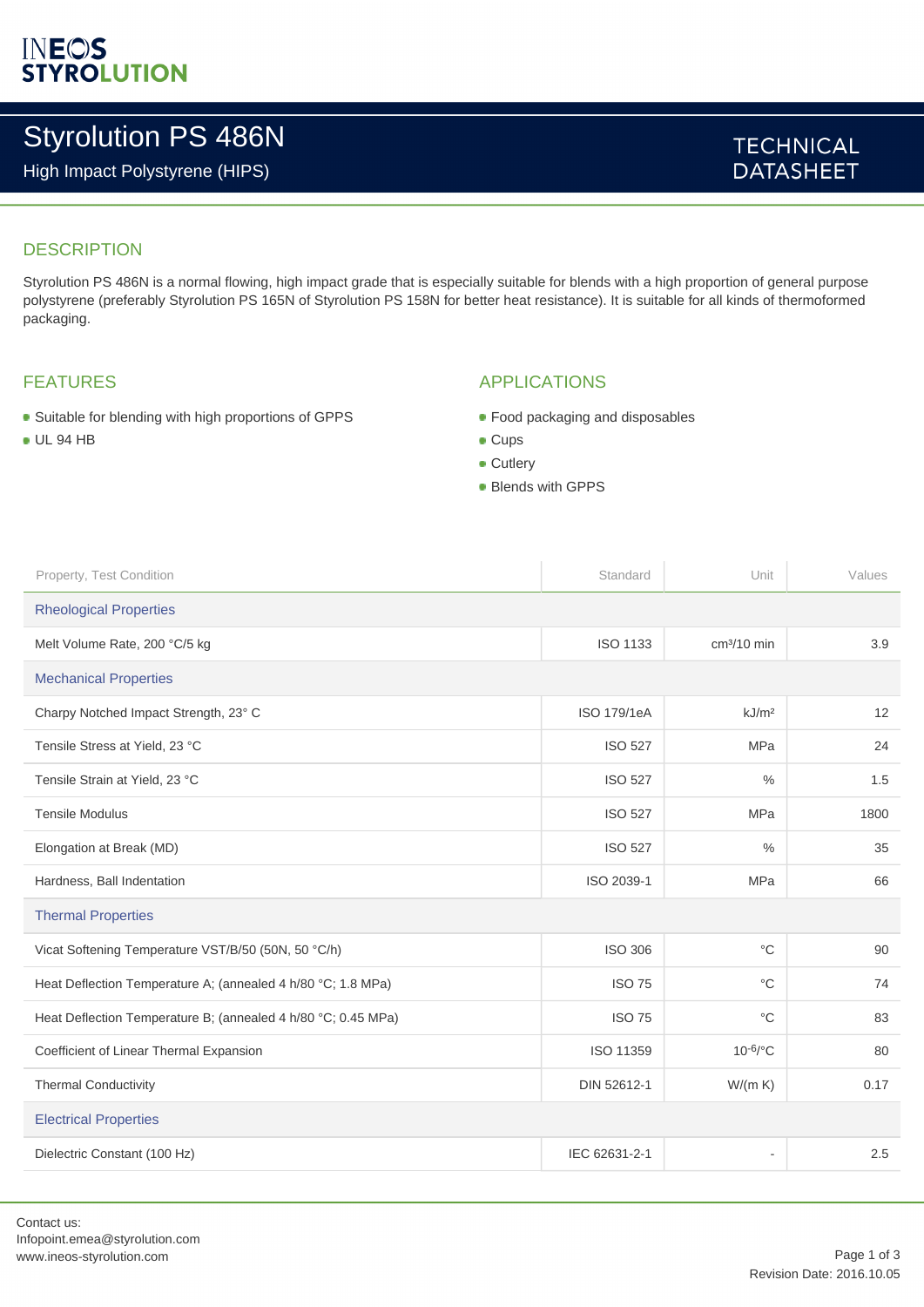## INEOS *YROLUTION*

## Styrolution PS 486N

High Impact Polystyrene (HIPS)

## **TECHNICAL DATASHEET**

| Property, Test Condition    | Standard        | Unit               | Values         |  |
|-----------------------------|-----------------|--------------------|----------------|--|
| Dissipation Factor (100 Hz) | IEC 62631-2-1   | $10^{-4}$          | 4              |  |
| Dissipation Factor (1 MHz)  | IEC 62631-2-1   | $10^{-4}$          | $\overline{4}$ |  |
| <b>Volume Resistivity</b>   | IEC 62631-3-1   | Ohm <sup>*</sup> m | $>10^{16}$     |  |
| <b>Surface Resistivity</b>  | IEC 62631-3-1   | Ohm                | $>10^{13}$     |  |
| <b>Other Properties</b>     |                 |                    |                |  |
| Density                     | <b>ISO 1183</b> | kg/m <sup>3</sup>  | 1040           |  |
| Processing                  |                 |                    |                |  |
| Linear Mold Shrinkage       | ISO 294-4       | $\%$               | $0.4 - 0.7$    |  |
| Melt Temperature Range      | <b>ISO 294</b>  | $^{\circ}$ C       | $180 - 260$    |  |
| <b>Injection Velocity</b>   | <b>ISO 294</b>  | mm/s               | 200            |  |

Typical values for uncolored products

Please note that all processing data stated are only indicative and may vary depending on the individual processing complexities. Please consult our local sales or technical representatives for details.

## SUPPLY FORM

Styrolution PS 486N is supplied as cylindrical shaped granules. It has to be kept in its original containers in a cool, dry place. Avoid direct exposure to sunlight. Styrolution PS 486N can be stored in silos.

## PROCESSING

Styrolution PS 486N can be injection molded at temperatures between 180 and 260°C, and recommended mold temperatures between 10 and 60°C. Extrusion temperatures should not exceed 240°C.

## PRODUCT SAFETY

During processing of Styrolution PS small quantities of styrene monomer may be released into the atmosphere. At styrene vapor concentrations below 20ppm no negative effects on health are expected. In our experience, the concentration of styrene does not exceed 1 ppm in well ventilated workplaces - that is were five to eight air changes per hour are made.

#### **DISCLAIMER**

The above mentioned data are accurate to the best of our knowledge. They are based upon reputable labs and industry standard testing methods. These are only typical values and actual product specification may deviate at industrial range. Therefore, no data in this technical data sheet shall constitute a warranty or representation regarding product features, fitness of the product for a specific purpose or application or its processability. INEOS Styrolution disclaims all liability in connection therewith. The customer himself is required to verify whether or not